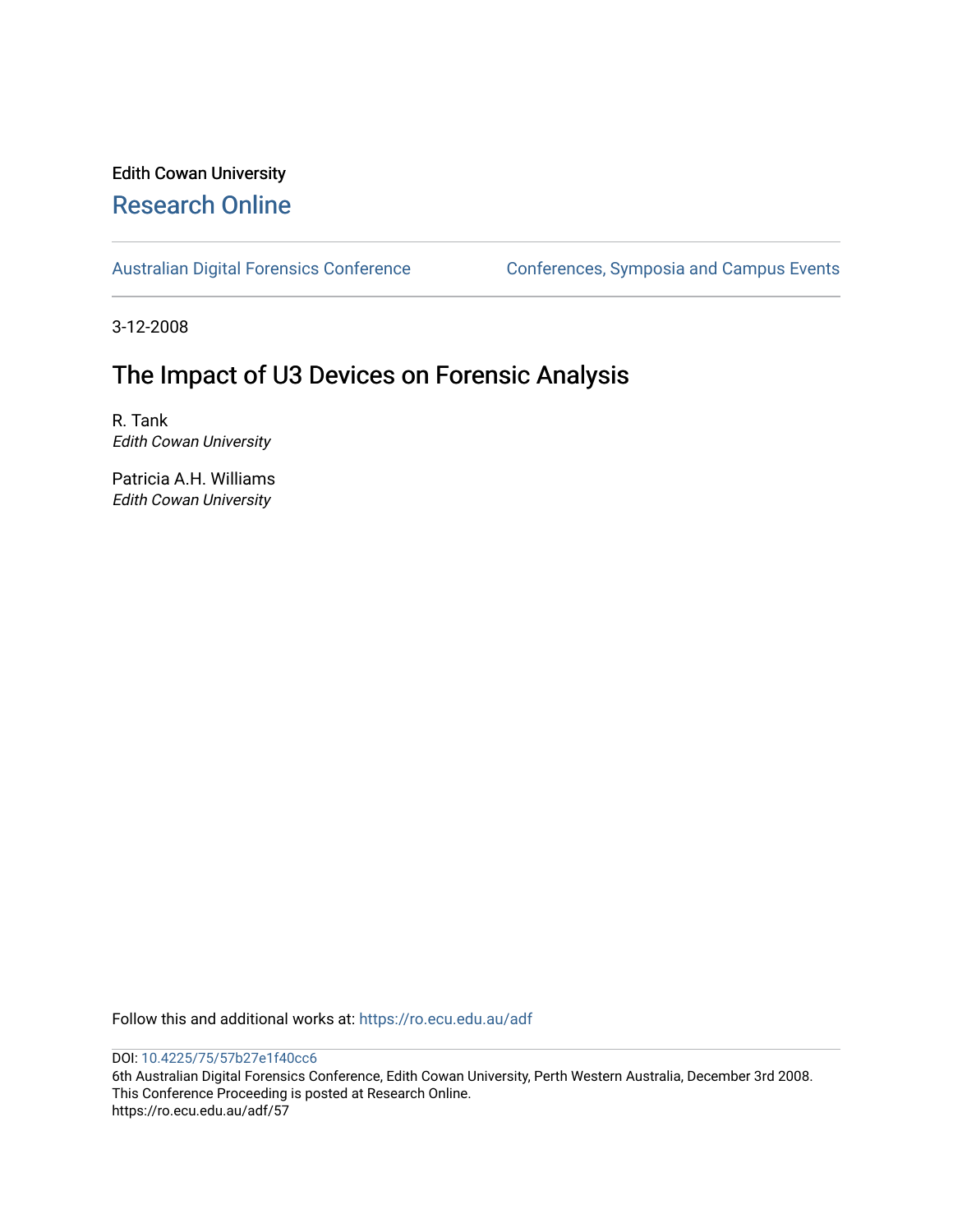## **The Impact of U3 Devices on Forensic Analysis**

R. Tank and P.A.H Williams

School of Computer and Information Science Edith Cowan University Perth, Western Australia

## **Abstract**

*Flash and USB portable drives are now in common place use in computing environments. The U3 smart drive is one emerging type of enhanced flash drive. It is believed that U3 smart drive devices do not leave any record or evidence on a host PC after use. Therefore, it is conceivable that it could be used in a digital crime or attack on a computer or networked system. In circumstances where a portable device such as a U3 has been used, it is more complex for a forensic analyst to find evidence of its use. This paper discusses the impact of U3 smart drive devices on a forensic investigation. Further, it describes the forensic investigation undertaken of a computer in which U3 was used.* 

**Keywords:** U3, U3 smart technology, computer forensics, forensic investigation, forensic tools.

## **INTRODUCTION**

Computer forensics broadly consists of identification, acquisition, analysis and reporting (Williams, 2008). It focuses on gathering digital evidence from devices such as computers and networks. Evidence may include files, image or the traces of a user's activities. Data on activity is often left in activity logs of operating systems, browsers, databases, web proxies, or network firewalls and so on. The discipline of digital forensics requires a detailed technical knowledge of the relationship between a computer's operating system and the supporting hardware, and between the operating system and system/application programs and the network. Finally, all evidence gathering must precede in a manner that ensures that the evidence is admissible in a court of law, and can be documented and presented in an intelligible manner (Carrier, 2005). It is against this background that the following research was undertaken to find what digital evidence could be retrieved from the new U3 smart drive technology.

The U3 smart drive is an enhanced type of flash drive. The U3 was developed by SanDisk and M-Systems and using an open-platform, allows data and programs to be transferred easily. Essentially, it is a method to autolaunch applications using a portable, removable drive (Everythingusb, 2005). The U3 smart drive is different from the normal flash drive because it comes with preinstalled programs, system files and a U3 launch pad. The U3 launch pad is what makes the U3 device unique, as it is a pre-installed auto-run program manager similar in look to the XP start menu. This automation is achievable because a small partition of the U3 drive mimics a CD-ROM drive whilst the second partition is a normal USB data partition. When attached to a Windows system it is immediately recognised as CD and thus the auto-play feature is enabled on the Windows platform. In addition, U3 devices can be password protected so when plugged in, the users is prompted for a password and then only can access the applications or data from the U3 smart drive (U3, 2008).

When a U3 smart drive is plugged into a host PC it uses the host to record information about the U3 and the programs it runs. However, when the U3 device is ejected from the host computer it runs a program called 'Cleanup.exe' to clean the evidence of the U3 device usage on the host computer. It is promoted by the manufacturer that the U3 smart drive does not leave any residual information or records on to the host PC after it is ejected and the cleaning program has run: "nothing is installed from the U3 smart drive to the PC you are using" and when you remove the U3 smart drive "will put the PC you are using back into the state it was in before you plugged in the U3 smart drive. No personal data or files related the applications you were running are left behind. Everything is cleaned up for you automatically" (Demo clip) (U3, 2008). This misconception has been propagated further by discussion of the technology in the media (Lasky, 2007; Wighting and Christmann, 2006) This facility can be seen as an advantage of the U3 smart drive and because of this advantage, may be favoured for use in digital crimes. For instance a U3 could be used to install software such as malware into a system or network to compromise a host PC. In this situation it is very difficult for a forensic investigator to find evidence of potential crime (Everythingusb, 2005). This research investigates these claims.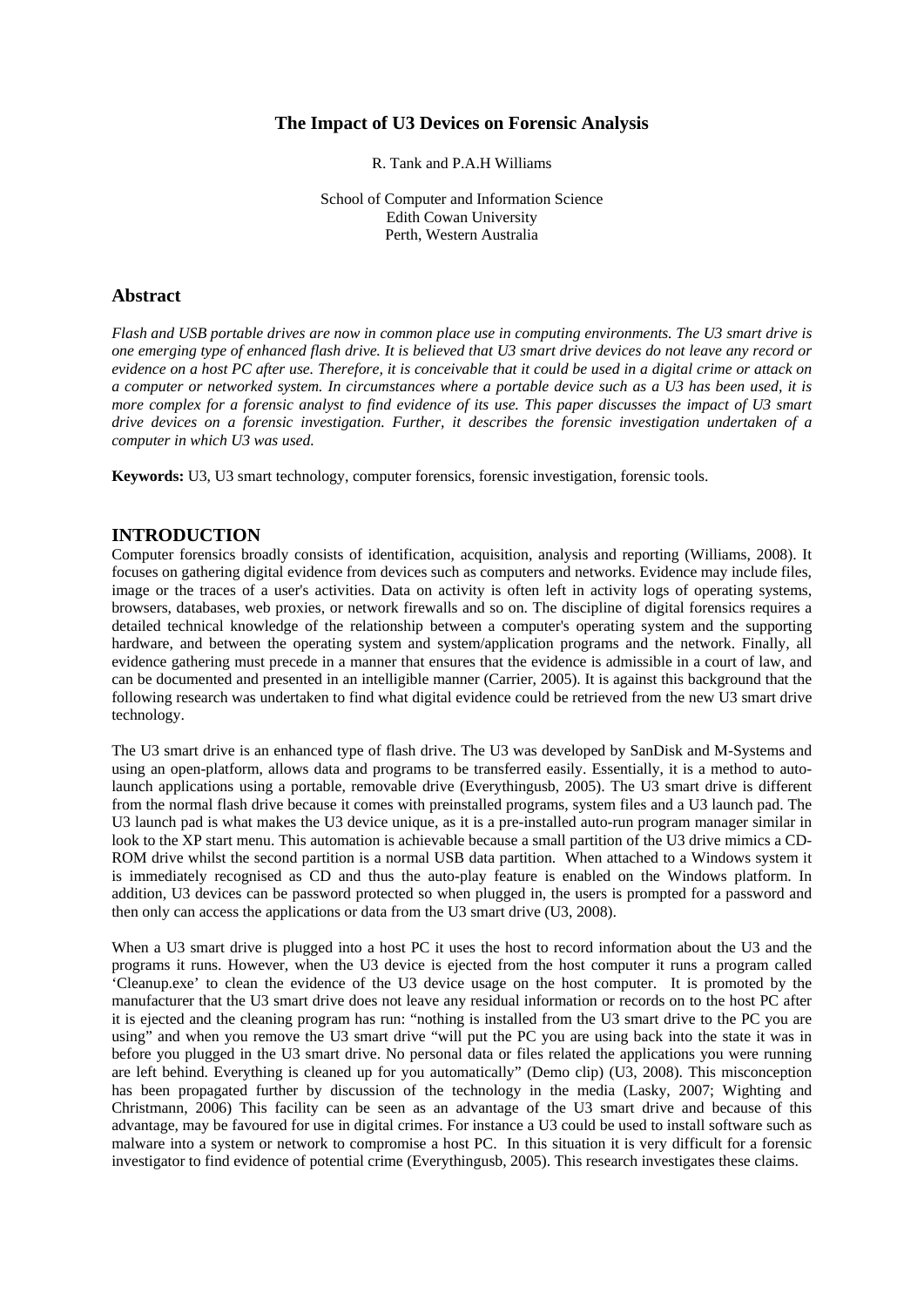## **U3 TECHNOLOGY**

U3 technology is a technology which allows a user to install and remove their own applications on the device as well as keeping data on the device. U3 technology provides the portability for a user to take data and applications with them and place them on any computer system without copyright issues. It provide the facility to utilise a PC and mimic the users' own PC by plugging in the U3 enabled device and using the applications and data installed on it. The U3 technology allows applications to write files or registry information to the host computer whilst also having the facility to removes evidence once it is ejected and removed from the computer. Essentially, leaving the computer as it was prior to the U3 being attached.

A U3 smart drive has two detectable parts to it, as shown in Figure 1.

- The first part is as a CDRom. The U3 file system which contain the necessary files to run U3 applications and system files that are read only are shown as part of the CDRom. Actually, the CDRom part of a U3 device is an ISO image, with the extension .ISO which is a standard CDROM file types, and it contains the auto run file for U3. When U3 is plugged in, the auto-run file runs and launch the U3 launch pad which is similar to Windows start menu.
- The second part of U3 device is a storage device where user can keep all the data as well as the all installed program in U3. This is shown as a removable disk.



*Figure 1: U3 devices detected by an operating system.* 

When the U3 device is plugged into a PC, the resulting entries can be found in the Windows registry consistent with the apparent detection of two devices by the operating system.

- The hardware id of the CDRom (G:) which can be located in registry is:
	- o HKEY\_LOCAL\_MACHINE\SYSTEM\CurrentControlSet\Enum\USBSTOR\CdRom&Ven\_ Memorex&Prod\_Mini\_TravelDrive&Rev\_6.50\0CF0C86102B0990B&1
- The hardware id of the storage device  $(H)$ ; which can be located in the registry is:
	- o HKEY\_LOCAL\_MACHINE\SYSTEM\CurrentControlSet\Enum\USBSTOR\Disk&Ven\_Me morex&Prod\_Mini\_TravelDrive&Rev\_6.50\0CF0C86102B0990B&0

## **PROCEDURE**

This research used the hardware, software and procedures described below to investigate a U3 device. This investigation is similar in nature to that proposed by Spruil and Pavan (2007).

## **Preparation**

The hardware and software used in this investigation were:

• PC with Intel P4 2.4 GHZ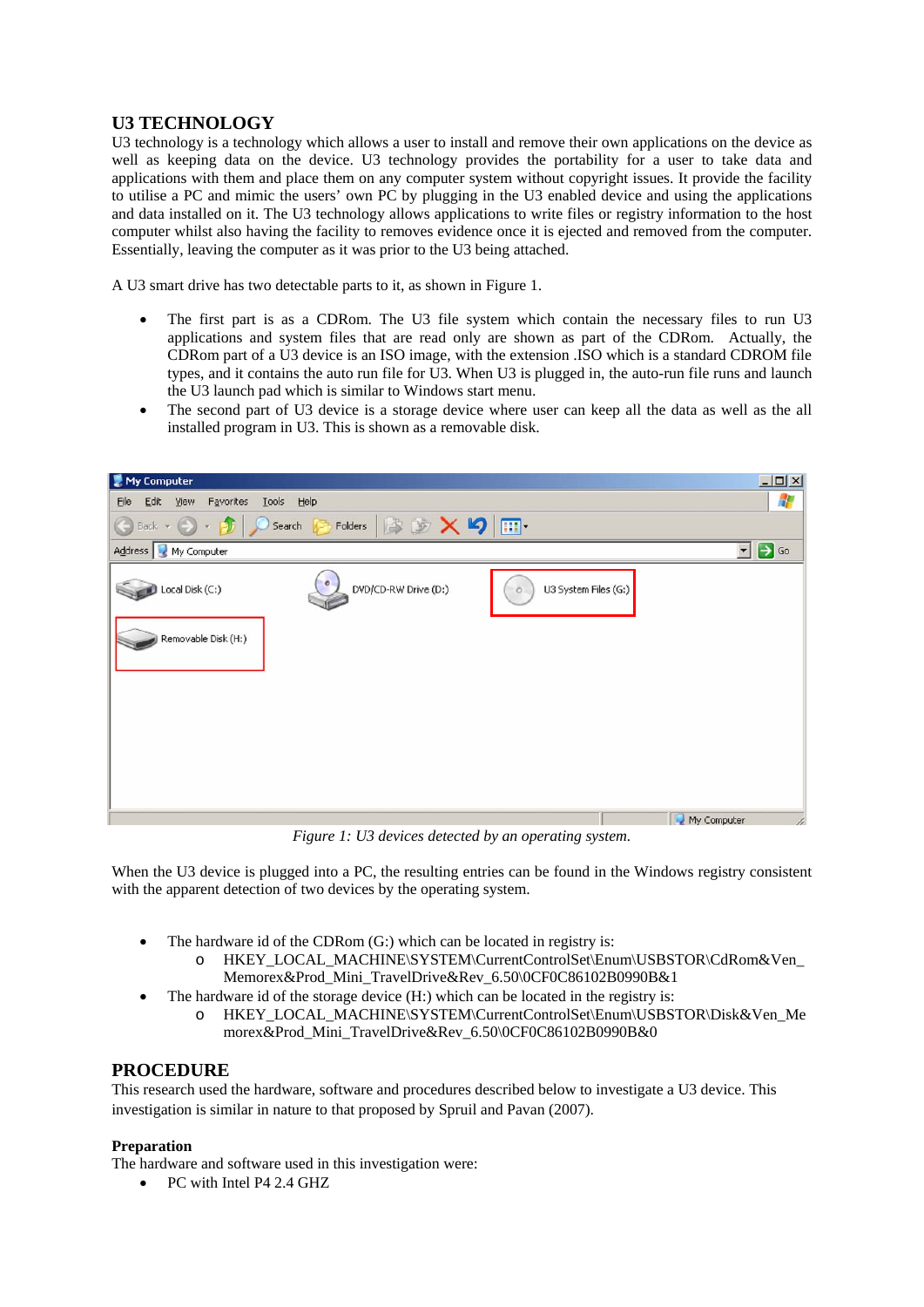- Gigabyte GA 8IG1000MK mother board
- Sandisk cruzer BI0805KCIB U3 smart drive 4GB
- WD 140 GB portable hard drive
- Windows XP SP2
- Access Data FTK Imager Version 2.1a
- Autopsy Forensic Browser
- Helix Linux 1.9

Prior to analysing the residual information the following steps were undertaken to prepare the U3 device and create known application usage from the U3 device.

- 1. A fresh copy of Windows XP SP2 with the default drivers was loaded onto a PC.
- 2. Using a separate PC, a new U3 smart drive was plugged in and software for the U3 was downloaded directly to the device from the U3 official website. The software downloaded included Fire Fox, Open Office etc. This software is free to download and use on the U3 device.
- 3. The U3 smart drive was plugged into the newly loaded computer installed with XP SP2 (from step 1).
- 4. Open Office was opened directly from U3 smart drive and a file created and saved onto U3 drive only.
- 5. Next, Fire Fox was opened and an image downloaded from internet directly to the U3 flash drive.
- 6. Next, an email account was opened using Fire Fox on the U3 and an email sent to another email account.
- 7. Lastly, the U3 flash drive was ejected.

#### **Post Procedure and Analysis**

Following the preparation, the following procedure was followed for data acquisition and analysis:

- Using a Helix CD, the PC hard disk was imaged and a hash value calculated for this image.
- A copy of the image was made (and an additional copy of the copy) and the hash values re-calculated and compared to ensure they were identical.
- Using a copy of the image, the residual information from the U3 usage was investigated, to see what data was left behind on the image.
	- o Initially Autopsy was used to analyse the image, however a cursory search for the known .jpg file could not find any trace and it was decided not to pursue the investigation using the Autopsy software.
	- o Next, FTK Imager Version 2 was used to analyse the image, with appropriate hash values calculated at each step.
	- o The investigation looked for time line information, user account and other information.
	- o A list of the findings was made and hash values re-calculated and compared.

#### **RESULTS**

Using the FTK Imager, the PC investigated and the following results obtained.

#### **Post cleanup analysis**

When the U3 drive was plugged into the PC it created a folder called U3 in the currently logged on users' directory. In this case the pathname was

Root/Document and settings/RAV (*User Name)/*Application data/U3

This folder holds an entry for each and every application run from the U3 device and thus logs user activity. Subsequently, when the U3 is ejected, the process automatically invokes a program called cleanup.exe to clean the entries from the host PC. However, after ejection of the U3 device, the files "cleanup.exe" and "Launch pad Removal.exe" remain on the host PC in a subfolder called 'temp' in the U3 folder, as shown in Figure 2. The path of the file and temp folder is

Root/document and setting/RAV (User Name)/Application data/U3/Temp/Cleanup.exe Root/document and setting/RAV (User Name)/Application data/U3/Temp/Launch pad Removal.exe

It is therefore possible to ascertain that the U3 device has indeed been used on the host PC and the date and time the cleanup programs were executed.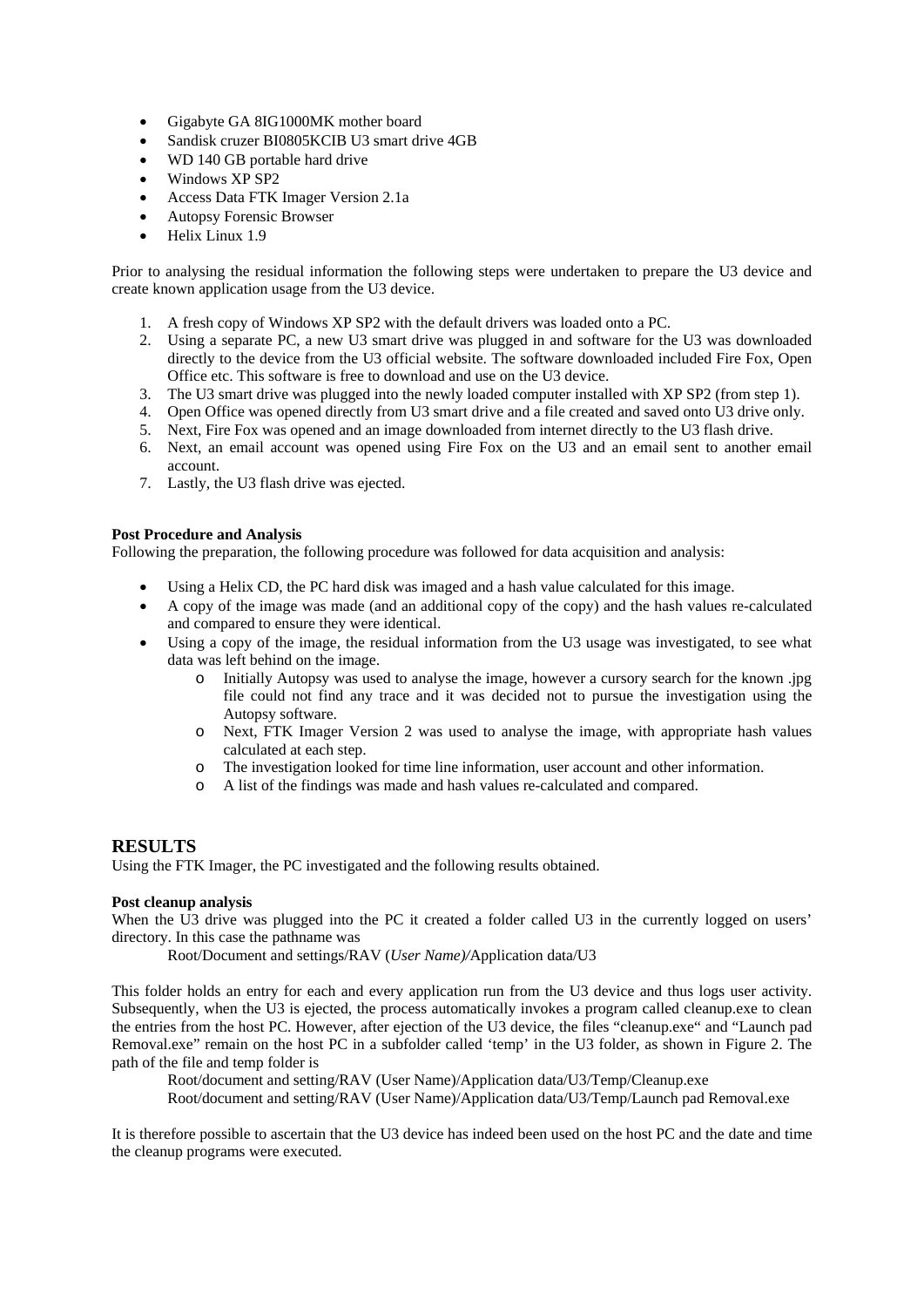| 面面上口口面宽弱<br><b>Evidence Tree</b>              | $\times$ File List                                                                                                   |                                                                                     |                                          |  |
|-----------------------------------------------|----------------------------------------------------------------------------------------------------------------------|-------------------------------------------------------------------------------------|------------------------------------------|--|
| Evidence: image.001                           | Name                                                                                                                 |                                                                                     | Size Type<br><b>Date Modified</b>        |  |
| <b>EL IN NONAME INTEST</b>                    | <b>Will cleanup.exe</b>                                                                                              |                                                                                     | 108 KB Regular file<br>23/10/2007 1:2    |  |
| <b>E-Ca</b> froot                             | <b>Ell Launchoad Removal.exe</b>                                                                                     |                                                                                     |                                          |  |
| Tre SBadClus                                  |                                                                                                                      |                                                                                     | 3.412 KB Regular file<br>2/05/2008 2:41: |  |
| <b>Extend</b><br>Tu SSecure                   |                                                                                                                      |                                                                                     |                                          |  |
| <b>Documents and Settings</b>                 |                                                                                                                      |                                                                                     |                                          |  |
| <b>Birthda All Users</b>                      |                                                                                                                      |                                                                                     |                                          |  |
| <b>Good Default User</b>                      |                                                                                                                      |                                                                                     |                                          |  |
| <b>Bi-Ca</b> LocalService                     |                                                                                                                      |                                                                                     |                                          |  |
| <b>Co. Network Service</b>                    |                                                                                                                      |                                                                                     |                                          |  |
| <b>BRACK</b> Ray                              |                                                                                                                      |                                                                                     |                                          |  |
| <b>Application Data</b>                       |                                                                                                                      |                                                                                     |                                          |  |
| <b>Bill Identities</b><br><b>ED</b> Microsoft |                                                                                                                      |                                                                                     |                                          |  |
| $\Rightarrow$ $\Rightarrow$ $\cup$ 3          |                                                                                                                      |                                                                                     |                                          |  |
| <b>C</b> temp                                 |                                                                                                                      |                                                                                     |                                          |  |
| <b>Cookies</b>                                |                                                                                                                      |                                                                                     |                                          |  |
| <b>Desktop</b>                                | 00000010 bs 00 00 00 00 00 00 00-40 00 00                                                                            | 00000000 4d 5a 90 00 03 00 00 00-04 00 00 00 ff ff 00 00 MZ<br>000000               |                                          |  |
| <b>El-Ca</b> Favorites                        | 00000020 00 00 00 00 00 00 00 00-00 00 00                                                                            | 00<br>00<br>00 00<br>00 00 00<br>.                                                  |                                          |  |
| <b>El Local Settings</b>                      | 00000030 00 00 00 00 00 00 00 00-00 00 00                                                                            | 00 00 00<br>.<br>00<br>£0.                                                          |                                          |  |
| <b>ED</b> My Documents                        | 00000040 0e 1f ba 0e 00 b4 09 cd-21 b8 01 4c                                                                         | contracted and the CT and The<br>21 54 68<br><b>COL</b>                             |                                          |  |
| NetHood<br>PrintHood                          | 00000050 69 73 20<br>70.<br>72 6f<br>$67.72 - 61$                                                                    | is program canno<br>-64<br>20.<br>63.<br>61<br>66<br>66.<br>6£                      |                                          |  |
| <b>Recent</b>                                 | 00000060 74 20<br>62<br>20.<br>65.<br>72<br>75<br>$60 - 20$<br>65.                                                   | 20<br>4f 53 20 k be run in DOS<br>69<br>6e<br>nn.<br>nn.                            |                                          |  |
| Send To                                       | 00000070 6d 6f 64<br>2 <sub>c</sub><br>$0d$ $0a-24$ 00<br>0d<br>52<br>9 <sub>c</sub><br>$de$ $1d-a2$                 | <b>OO</b><br>1d.<br>$d = 1d$<br>. <b>N</b><br>9er-<br>de.                           |                                          |  |
| <b>El Call Start Menu</b>                     | 00000090 a7 92 d1 1d<br>ac 9e de 1d-a7 92 81                                                                         | 1d<br>$9m$ de $1d$                                                                  |                                          |  |
| Templates                                     | 000000a0 58 bd c7 1d a0 9e de 1d-b1 96 83                                                                            | $1d$ $A0$<br>$9e$ de $1d$                                                           |                                          |  |
| <b>Call Program Files</b>                     | 000000b0 21 96 83 1d a1 9e de 1d-a2 9e df 1d                                                                         | $9e$ de $1d$<br>1<br>$_{c1}$                                                        |                                          |  |
| <b>E RECYCLER</b>                             | 000000c0 a7 92 be 1d b2 9e de 1d-4e 95 80 1d                                                                         | de 1d<br>. <b>N</b><br>Get.<br>a3<br><b>Contract Catalogue</b>                      |                                          |  |
| <b>El System Volume Information</b>           | 000000d0 a7 92 84 1d a3 9e<br>$de$ $1d-52$<br>000000e0 00 00 00 00 00 00 00 00-00 00 00                              | $de$ $1d$<br>-69<br>63<br>68<br>9 <sub>c</sub><br>a2<br>.<br>nn.<br>nn.<br>00.00.00 |                                          |  |
| <b>ED WINDOWS</b><br><b>ELECT</b> orphan      | 00000000 50 45 00 00 40 01 04 00-58 a2 1d                                                                            | 00 00 00 FE - - L - - - X - - G - - - -<br>47 00                                    |                                          |  |
|                                               | 00000100 00 00 00 00<br>e000<br>$0f$ $01-0b$                                                                         | .<br>O <sub>1</sub><br>a0 00 00<br>07<br>oo.<br>Date:                               |                                          |  |
|                                               | 00000110 00 20 01 00 00 00 00 00-09 2f 00                                                                            | .<br>nn<br>00 10 00 00                                                              |                                          |  |
|                                               | 00000120 00 b0 00 00 00 00 40 00-00 10                                                                               | 10 00 00<br>00<br>00<br>00<br>.                                                     |                                          |  |
|                                               | 00000130 04 00 00 00 00 00 00 00-04 00 00 00 00 00 00 00<br>00000140 00 d0 01 00 00 10 00 00-00 00 00 00 02 00 00 00 | .                                                                                   |                                          |  |
|                                               | 00000150 00 00 10 00 00 10 00 00-00 00 10 00 00 10 00 00                                                             | .                                                                                   |                                          |  |
|                                               |                                                                                                                      |                                                                                     |                                          |  |
|                                               |                                                                                                                      |                                                                                     |                                          |  |
| Properties                                    | $\times$ Cursor pos = 96; dus = 40637; log sec = 325096                                                              |                                                                                     |                                          |  |

*Figure 2: cleanup.exe and launch pad removal.exe* 

#### **'Recent' folder data**

Other information discovered which can be considered for evidence was found in the folder called 'Recent' under the current users' folder. The path of that folder was:

Root/document and settings/RAV (user name)/Recent

As the U3 file system is linked with the Windows file system and therefore relies on the Windows built-in explorer option, it creates a link for each file accessed using the U3 in the 'Recent' folder, as shown in Figure 3. The 'Recent' folder has an entry of all files using the file extension .LNK. With the help of this information it is possible to build up a picture of what activities were carried out involving the U3 device. As previously, the date and time of execution or file modification is recorded.



*Figure 3: Recent folder* 

When analysing each link file dump, it can be seen that the information about the file modified. E.g. the file name Katrina-kaif-1.lnk contains information that the actual file accessed is Katrina-kaif-1.jpg and it also has been saved to the drive called G:, and which folder it was saved to, in this case under the folder 'Legal', together with the date and time. For each .LNK file it shows the particular information about the file. This information may be very useful to a forensic investigation.

#### **PREFETCH persistent data**

In addition, the Windows PREFETCH folder could be analysed. This folder stores the PREFETCH files, which are created by Windows to enhance the speed of the system. PREFETCH file are with .PF format. Windows records every activity of the computer in the PREFETCH folder which is located at the path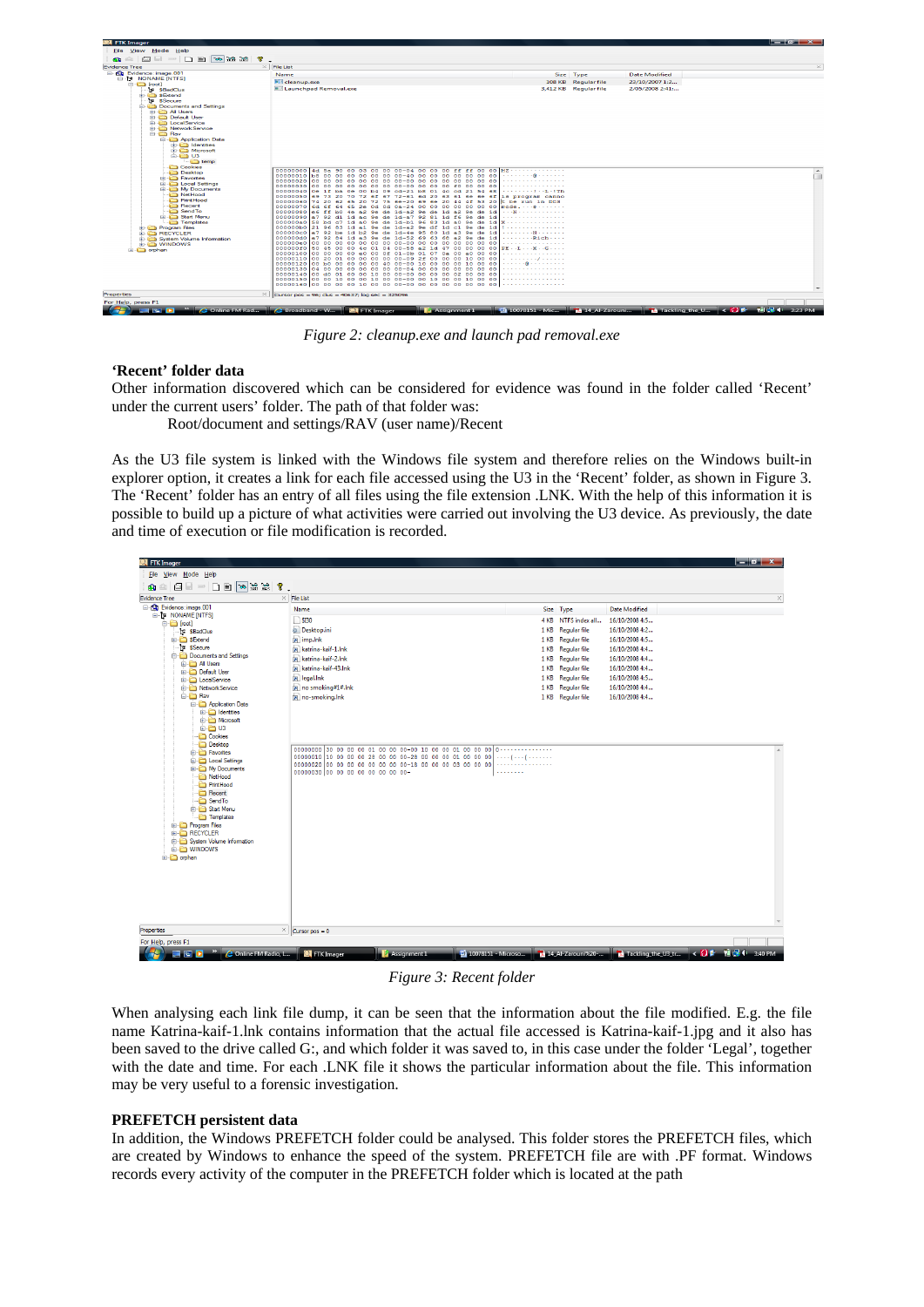#### Root/Windows/PREFETCH

Figure 4 indicates that the PREFETCH folder shows the activities/programs run on the computer, with the date and time modified. If any application runs from the computer it creates the file of the format '*application name*.pf', with file size, disk type and date and time the file was opened or the application executed. This information can be used to create a timeline and indicates what activities were undertaken or files accessed from the computer.

| <b>EX</b> FTK Imager          |                  |                                                                                                                        |                                                             |                     |                       | $\begin{array}{ c c c }\n\hline\n\hline\n\end{array}$ of $\begin{array}{ c c c }\n\hline\n\end{array}$ |  |
|-------------------------------|------------------|------------------------------------------------------------------------------------------------------------------------|-------------------------------------------------------------|---------------------|-----------------------|--------------------------------------------------------------------------------------------------------|--|
| File View Mode Help           |                  |                                                                                                                        |                                                             |                     |                       |                                                                                                        |  |
| 图 ■ □ □ ■ ■ ■ ■ ■<br>Ġ1<br>Ω  | $\mathbf{R}$ .   |                                                                                                                        |                                                             |                     |                       |                                                                                                        |  |
| <b>Evidence Tree</b>          | $\times$         | File List                                                                                                              |                                                             |                     |                       |                                                                                                        |  |
| <b>E-P WINDOWS</b>            | $\blacktriangle$ | Name                                                                                                                   |                                                             | Size Type           | <b>Date Modified</b>  |                                                                                                        |  |
| addins                        |                  | $\sqrt{S}$                                                                                                             | <b>8 KB</b>                                                 | NTFS index all      | 16/10/2008 4:52:26 PM |                                                                                                        |  |
| AppPatch                      |                  | CLEANUP.EXE-2990F1A3.pf                                                                                                |                                                             |                     |                       |                                                                                                        |  |
| Config                        |                  |                                                                                                                        | 9 KB                                                        | <b>Regular file</b> | 16/10/2008 4:52:39 PM |                                                                                                        |  |
| Connection Wizard<br>Cursors  |                  | FIREFOX.EXE-0D4260F8.pf                                                                                                | <b>74 KB</b>                                                | <b>Reqular file</b> | 16/10/2008 4:48:39 PM |                                                                                                        |  |
| <b>B</b> Debug                |                  | FIREFOXFORU3CLEAN.EXE-27E6E567.pf                                                                                      | 12 KB                                                       | <b>Regular file</b> | 16/10/2008 4:52:26 PM |                                                                                                        |  |
| Downloaded Program Files      |                  | FIREFOXFORU3HOSTCONFIGURE.EXE-0741B920.pf                                                                              | <b>14 KB</b>                                                | <b>Regular file</b> | 16/10/2008 4:42:25 PM |                                                                                                        |  |
| <b>Driver Cache</b>           |                  | FIREFOXFORU3START.EXE-1BC09A8F.pf                                                                                      | <b>19 KB</b>                                                | <b>Reqular file</b> | 16/10/2008 4:48:38 PM |                                                                                                        |  |
| ehome                         |                  | FIREFOXFORU3STOP.EXE-29DDBBD3.pf                                                                                       | <b>12 KB</b>                                                | <b>Reqular file</b> | 16/10/2008 4:52:26 PM |                                                                                                        |  |
| <b>Ch</b> Fonts               |                  | HOSTCLNUPNOOP.EXE-3353B305.pf                                                                                          | <b>5 KB</b>                                                 | Regular file        | 16/10/2008 4:52:25 PM |                                                                                                        |  |
| <b>ED</b> Help                |                  | LAUNCHPAD.EXE-187D784F.pf                                                                                              | 43 KB                                                       | <b>Regular file</b> | 16/10/2008 4:41:31 PM |                                                                                                        |  |
| in a ime                      |                  | LAUNCHU3.EXE-024AD91B.pf                                                                                               | <b>18 KB</b>                                                | <b>Reqular file</b> | 16/10/2008 4:41:21 PM |                                                                                                        |  |
| <b>Ca</b> inf                 |                  | CPENOFFICEFORU3HOSTCLEANUP.EX-10317C30.pf                                                                              | <b>11 KB</b>                                                | <b>Reqular file</b> | 16/10/2008 4:52:25 PM |                                                                                                        |  |
| in <b>in Installer</b>        |                  | OPENOFFICEFORU3HOSTCONFIGURE.-350BFD2D.pf                                                                              | 9 KB                                                        | <b>Reqular file</b> | 16/10/2008 4:46:12 PM |                                                                                                        |  |
| in ava                        |                  |                                                                                                                        |                                                             |                     |                       |                                                                                                        |  |
| <b>El LastGood</b>            |                  | OPENOFFICEFORU3START.EXE-0244E542.pf                                                                                   | <b>15 KB</b>                                                | <b>Reqular file</b> | 16/10/2008 4:46:18 PM |                                                                                                        |  |
| Media<br>in msagent           |                  | RUNDLL32.EXE-174BF814.pf                                                                                               | <b>14 KB</b>                                                | <b>Reqular file</b> | 16/10/2008 4:41:05 PM |                                                                                                        |  |
| <b>EL msapps</b>              |                  | RUNDLL32.EXE-451FC2C0.pf                                                                                               | <b>11 KB</b>                                                | <b>Reqular file</b> | 16/10/2008 4:52:29 PM |                                                                                                        |  |
| amui                          |                  | SKYPE.EXE-21726F1C.pf                                                                                                  |                                                             | 62 KB Regular file  | 16/10/2008 4:41:39 PM |                                                                                                        |  |
| Offline Web Pages             |                  | SOFFICE.BIN-314E169D.pf                                                                                                |                                                             | 76 KB Regular file  | 16/10/2008 4:46:23 PM |                                                                                                        |  |
| iii in pchealth               |                  | SOFFICE.EXE-393DABC4.pf                                                                                                | <b>8 KB</b>                                                 | <b>Reqular file</b> | 16/10/2008 4:46:23 PM |                                                                                                        |  |
| PeerNet                       |                  | U3ACTION.EXE-12402E36.pf                                                                                               | <b>11 KB</b>                                                | <b>Regular file</b> | 16/10/2008 4:52:26 PM |                                                                                                        |  |
| Prefetch                      |                  | U3ACTION.EXE-22AA1A93.pf                                                                                               |                                                             | 10 KB Regular file  | 16/10/2008 4:52:25 PM |                                                                                                        |  |
| <b>Provisioning</b>           |                  |                                                                                                                        |                                                             |                     |                       |                                                                                                        |  |
| <b>E</b> Registration         |                  | 00000000 30 00 00 00 01 00 00 00-00 10 00 00 01 00 00 00                                                               |                                                             |                     |                       |                                                                                                        |  |
| <b>Co</b> repair              |                  | 00000010110 00 00 00 b8 00 00 00-b8 00 00 00 01 00 00 00                                                               |                                                             |                     |                       |                                                                                                        |  |
| <b>ED</b> Resources           |                  | 00000020 25 28 00 00 00 00 03 00-90 00 72 00 01 00 00 00<br>00000030 bc 27 00 00 00 00 01 00-d1 61 6e 03 ae 2f<br>c901 | $\frac{1}{2}$ ( $\cdots$                                    |                     |                       |                                                                                                        |  |
| <b>E</b> security             |                  | 00000040 f7 78 5e 93 af 2f c9 01-f7 78 5e 93 af 2f c9 01                                                               | $-3x^2 - 1 - 1 - 3x^2 - 1 - 1$                              |                     |                       |                                                                                                        |  |
| SoftwareDistribution          |                  | 00000050 f7 78 5e 93 af 2f c9 01-00<br>30 00 00 00 00<br>00<br>00                                                      | $-80 - 1 - 1 - 0 - 1 - 1$                                   |                     |                       |                                                                                                        |  |
| <b>E</b> srchasst             |                  | 00000060 56 28 00 00 00 00 00 00-20 20 00 00 00 00 00 00                                                               |                                                             |                     |                       |                                                                                                        |  |
| system                        |                  | 00000070 18 01 52 00 55 00 4e 00-44 00 4c 00 4c 00 33<br>00                                                            | $\cdots$ R +U +N +B +L +L +3                                |                     |                       |                                                                                                        |  |
| E system32                    |                  | 00000080 32 00 2e 00 45 00 58 00-45 00 2d 00 34 00 35 00                                                               | $2 + 1 + E + X + E + 1 + 4 + 5$                             |                     |                       |                                                                                                        |  |
| Tasks                         |                  | 00000090 31 00 46 00 43 00 32 00-43 00 30 00 2e 00 70 00                                                               | $1 \cdot F \cdot C \cdot 2 \cdot C \cdot 0 \cdot 1 \cdot D$ |                     |                       |                                                                                                        |  |
| Temp                          |                  | 000000a0 66 00 40 00 00 00 03 00-00 00 00 00 00 00 00 00                                                               |                                                             |                     |                       |                                                                                                        |  |
| twain 32<br><b>E</b> Web      |                  | 000000b0 00 00 00 00 00 00 00 00-18 00 00 00 03 00 00 00<br>000000c0 01 00 00 00 00 00 00 00-                          |                                                             |                     |                       |                                                                                                        |  |
| <b>Communication</b> WinSxS   |                  |                                                                                                                        |                                                             |                     |                       |                                                                                                        |  |
| <b>Call Comban</b>            |                  |                                                                                                                        |                                                             |                     |                       |                                                                                                        |  |
| Properties                    |                  | $\times$ Sel start = 0, len = 5                                                                                        |                                                             |                     |                       |                                                                                                        |  |
|                               |                  |                                                                                                                        |                                                             |                     |                       |                                                                                                        |  |
| For Help, press F1            |                  |                                                                                                                        |                                                             |                     |                       |                                                                                                        |  |
| 3 S D<br><b>IN</b> FTK Imager |                  | <b>Assignment 1</b><br>20 10078151 - Microsof                                                                          | Tackling the U3 tre                                         |                     |                       | $\left( 0 + 10 + 4.57 \right)$ M                                                                       |  |

*Figure 4: Windows PREFETCH* 

Figure 4 shows that the program entries include (in most recent first order):

- Cleanup.exe-2990F1a3.pf
- Firefox.exe-0D4260F8.pf
- FirefoxforU3hostconfigure.exe-0741B920.pf
- FirefoxforU3stop.exe-29DDBBD3.pf
- Launchpad.exe-187D784F.pf
- OpenofficeforU3hostcleanup.ex-103117C30.pf
- Skype.exe-21726F1C.pf
- U3action.exe-12402E36

From these entries it is possible to ascertain that a U3 device has been plugged into the computer and which applications like Skype, Open Office, Firefox was accessed from the U3 drive.

In addition, other information was located in the 'textconv' file, located at:

Root/Program files/common files/Microsoft shared/TEXTCONV

## **DISCUSSION**

The collection of evidence to prove organisational misconduct or criminal activity is crucial to successful prosecution. As the U3 smart drive becomes a more commonly used device the opportunity for digital crime increases with such devices since software can easily be installed on the device and it is highly portable. Tracking the use of portable devices is a security issue that organisations face day-to-day and therefore the use of such devices for malicious or criminal activity pose even larger problems in detection. Since it is believed that these devices are undetectable after usage is incorrect. Therefore, this finding has positive implications for organisational security where detection of portable devices is problematic.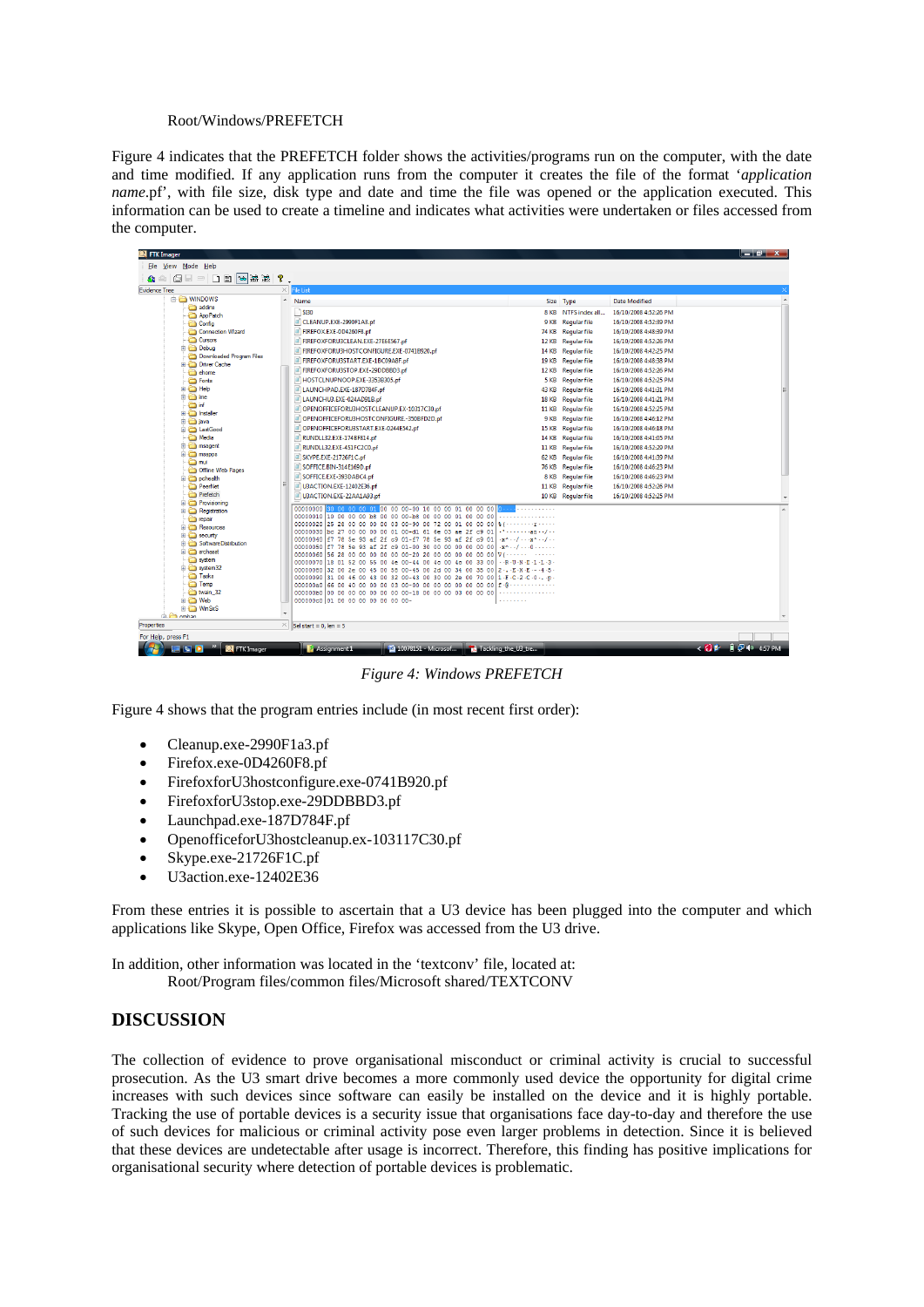From a forensic investigation perspective, another important aspect is that at present U3 is very new technology and therefore few tools and procedures for forensic investigation exist specifically for this device. This initial research indicates that there is some forensic trace of U3 usage left on the host computer. This provides a starting point for further forensic investigation of a computer if it is believed that a crime has been enacted involving a U3 smart drive.

The results obtained are in three basic categories:

- $\triangleright$  Cleanup files:
	- o The two files Cleanup.exe and Launch pad removal.exe this both can be find , which proves that the U3 smart drive has been used in the computer.
- $\triangleright$  Recent Folder:
	- o In the recent folder all the .lnk files can be find so this helps in to find that what files has been accessed in this computer.
- ¾ PREFETCH Folder:
	- o From PREFETCH folder the list of all activity can be find.

From these investigations it may be possible for a forensic investigator to create a timeline and produce activity evidence which may be useful in a court of law. The three sections covering cleanup, the Recent folder and the Prefetch folder, indicate that a U3 device has been used and when. Further, it shows what software or application has been run from the U3 smart drive, and at what time and what files has been created or modified or saved to U3 drive. This information may assist in forensic investigations or U3 and other similar devices using the same or technology.

## **CONCLUSION**

The U3 smart drive is a powerful transportable device for a user to keep applications and data. However, this test found that it is an erroneous assumption that it does not leave any trace on the host PC after it is used. There is potentially useful evidence which can be located on the host PC after use of a U3 smart drive, as this paper demonstrates. Record of U3 usage, if left uncleansed, can provide evidence of all applications run. Further, it provides links to the names of files accessed although not to the actually contents of these file.

Further research needs to be undertaken in regard to the cleanup.exe program itself, to identify if other useful evidence can be located. This would include the exacted files created or modified with the use of the U3 smart drive applications, or user installed applications. If security and system administrators are to protect their systems with the advent of new technologies such as smart drives, then finding methods to detect the use of such technology and collect forensic evidence to prove its use, is essential.

## **REFERENCES**

- Al-Zarouni, M., & Al-Hajri, H. (2007). A Proof of concept project for utilizing U3 technology in incicent response. In C. Valli and A. Woodward (Eds.), *Proceedings of the 5th Australian Digital Forensic Conference*, School of Computer and Information Science, Edith Cowan University, Perth, WA.
- Carrier, B. (2005). *File system forensic analysis*. Upper Saddle River, NJ: Addison-Wesley
- Everythingusb. (2005) *U3 'Official' Portable USB Apps Platform.* Retrieved October 3, 2008, from http://www.everythingusb.com/u3.html.

Forensicfocus. (n.d.). *U3 capable USB.* Retrieved October 7, 2008, from

http://www.forensicfocus.com/index.php?name=Forums&file=viewtopic&t=1225.

ForensicsComputer. (n.d.). Retrieved September 26, 2008 from http://computer-

- forensics.safemode.org/index.php.
- Lasky, M.S. (2007). Painless backup to USB drives. *PC World* 25(10), 140.
- Mckinnon, M. (2007). *Computer Forensics/E-Discovery Tips/Tricks and Information.* Retrieved September 26, 2008, from http://cfed-ttf.blogspot.com/.
- Microsoft. (2006). *U3 USB drives.* Retrieved October 8, 2008, from
- http://forums.microsoft.com/MSDN/ShowPost.aspx?PostID=942660&SiteID=1.
- Nirsoft. (2003). *IEHistoryView v1.37 View Visited Web Sites of Internet Explorer.* Retrieved October 14, 2008, from http://www.nirsoft.net/utils/iehv.html.
- Searchenterprisedektop. (2005). *Empty the prefetch folder.* Retrieved September 26, 2008, from http://searchenterprisedesktop.techtarget.com/tip/0,289483,sid192\_gci1088757,00.html.